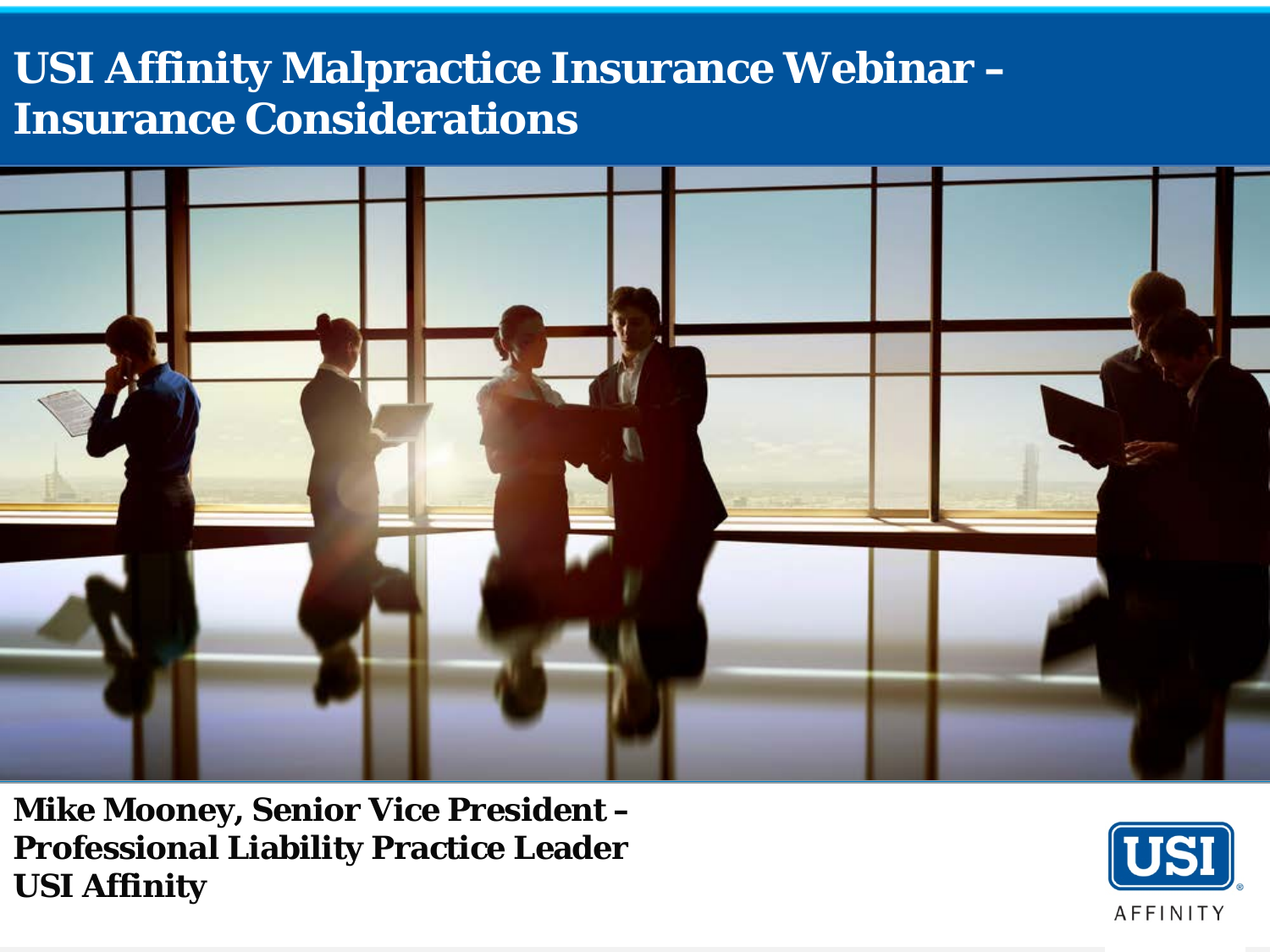

### Mike Mooney

### Senior Vice President

# Professional Liability Practice Leader USI Affinity



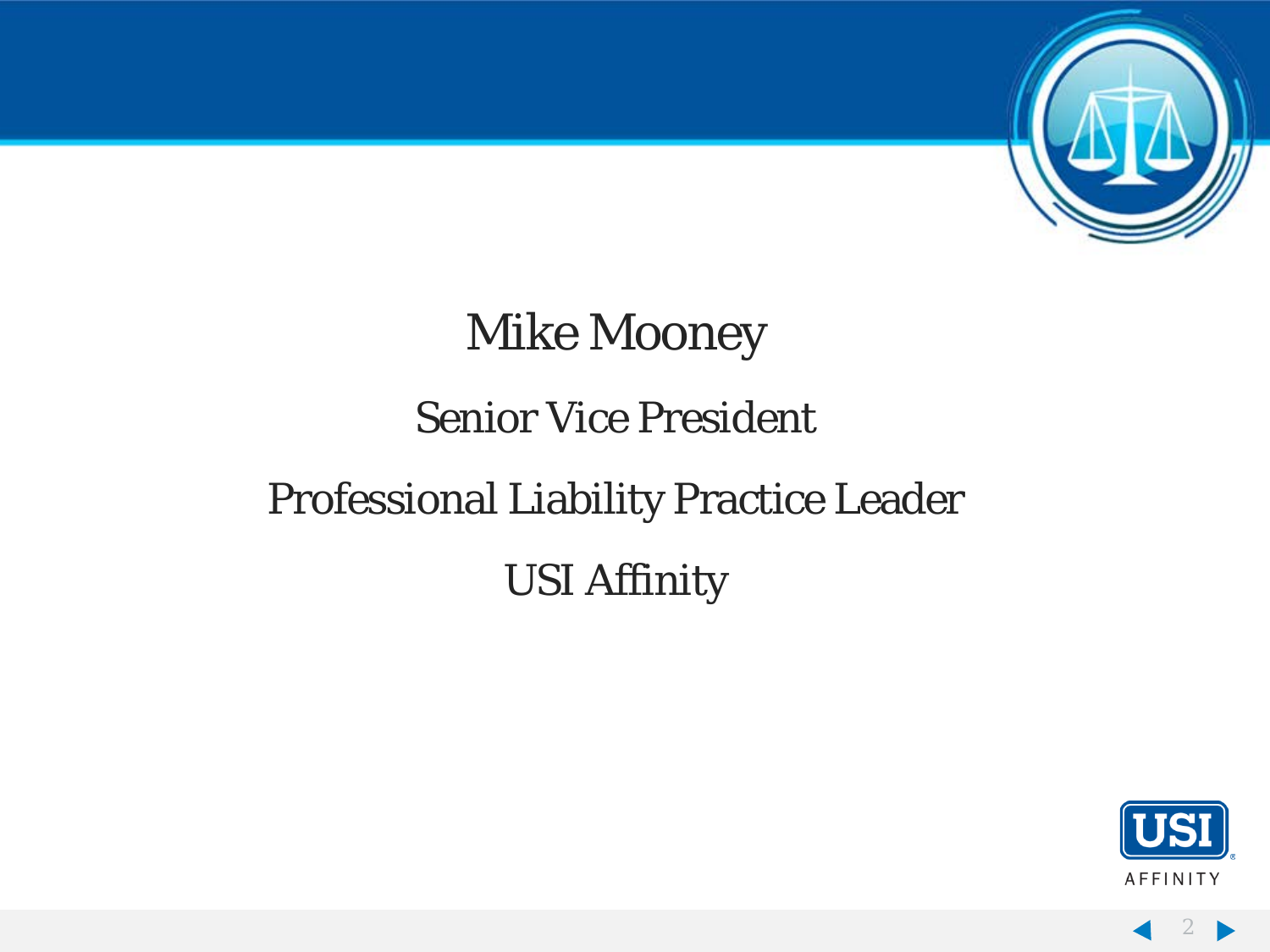### Agenda

- **Where do Claims come from?**
- **What is Covered?**
- **Who is Insured?**
- **Purchasing the appropriate coverage**
- **The Policy**
- **The insurance application**
- **Selecting a Carrier**
- **Selecting a Policy**
- **Selecting a Broker**
- **Cyber Liability**



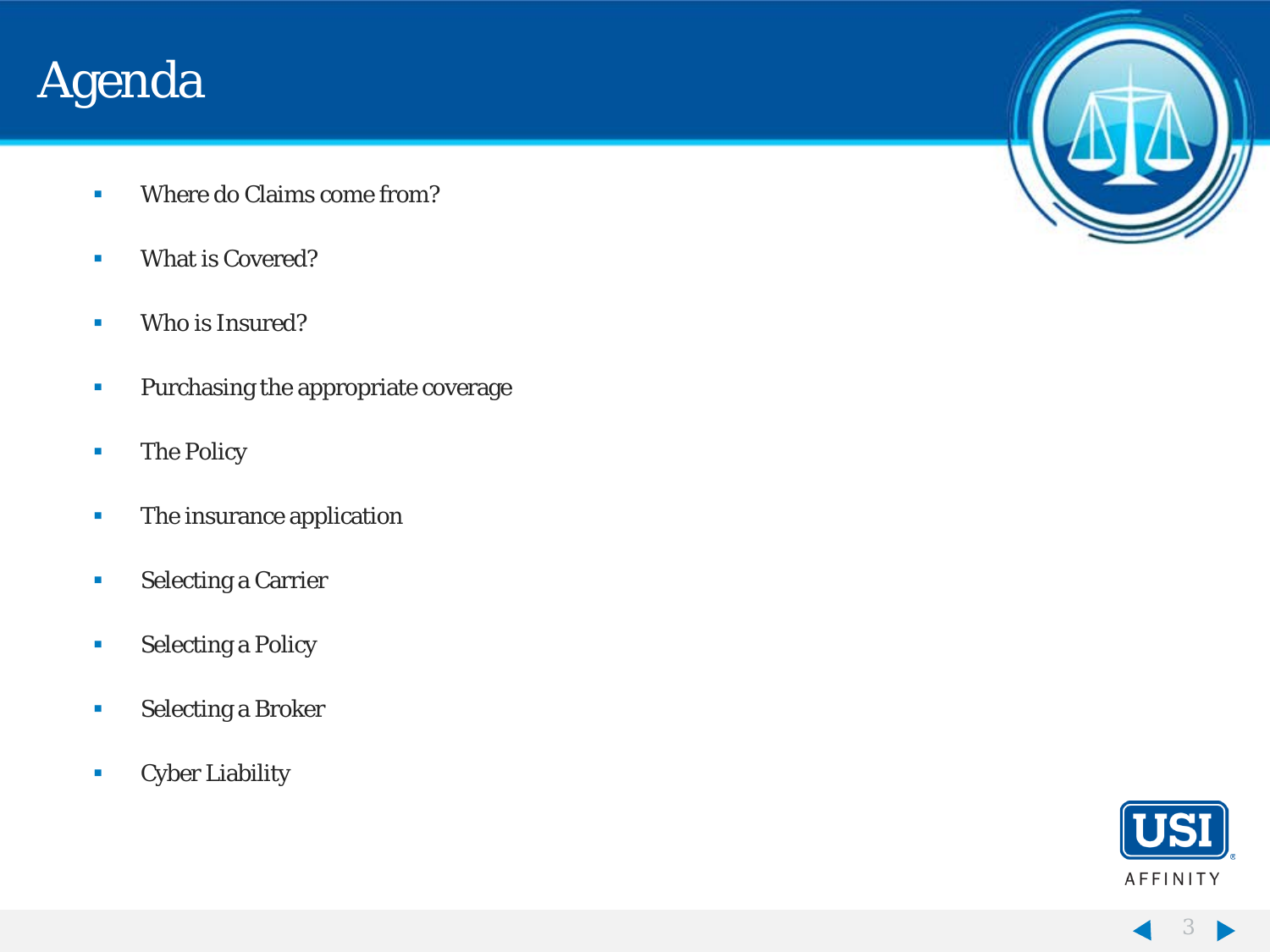# Claims by Areas of Practice





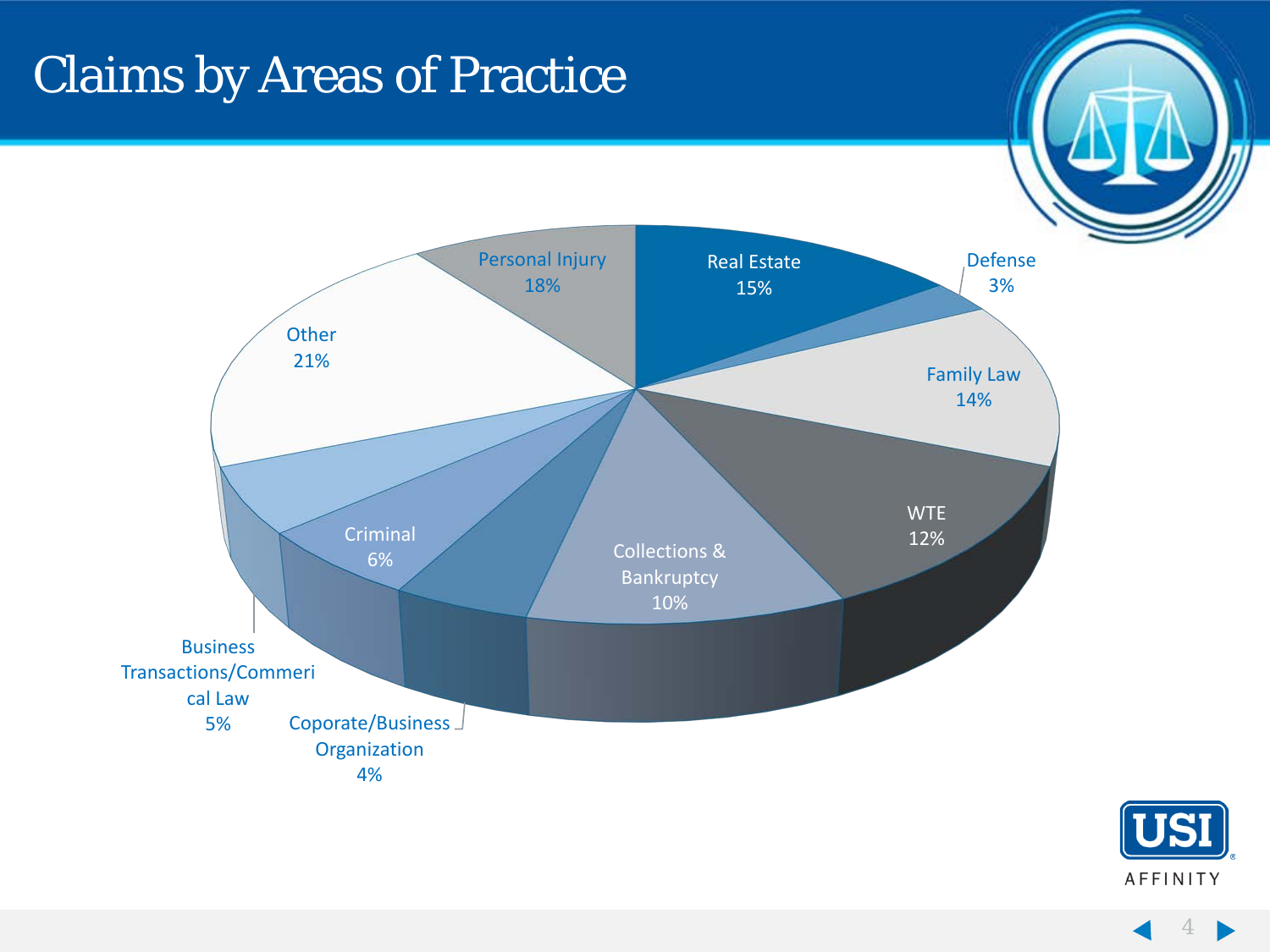# Percentage of Claim by Size of Firm







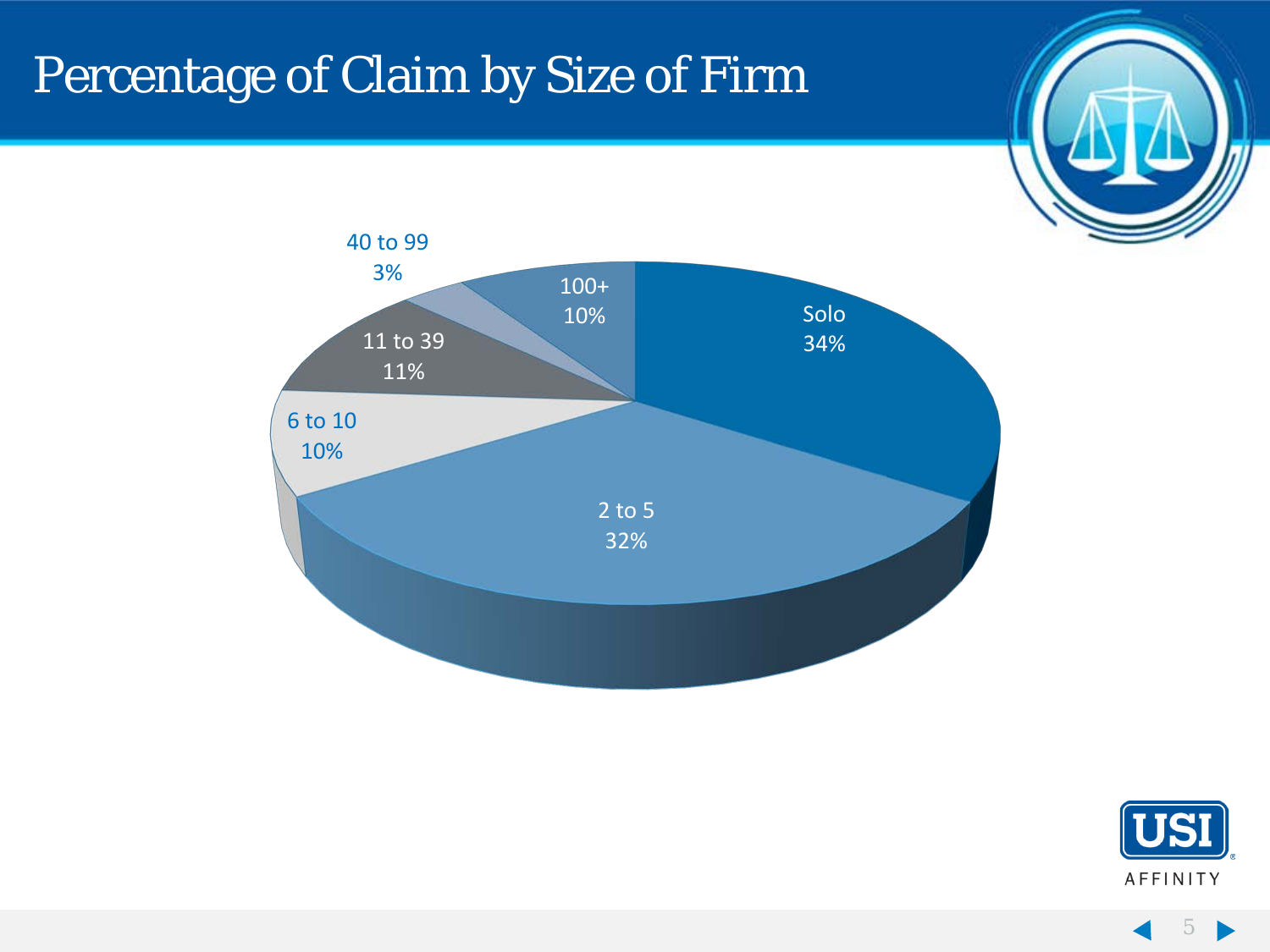# Percentage of Claim by Type of Error





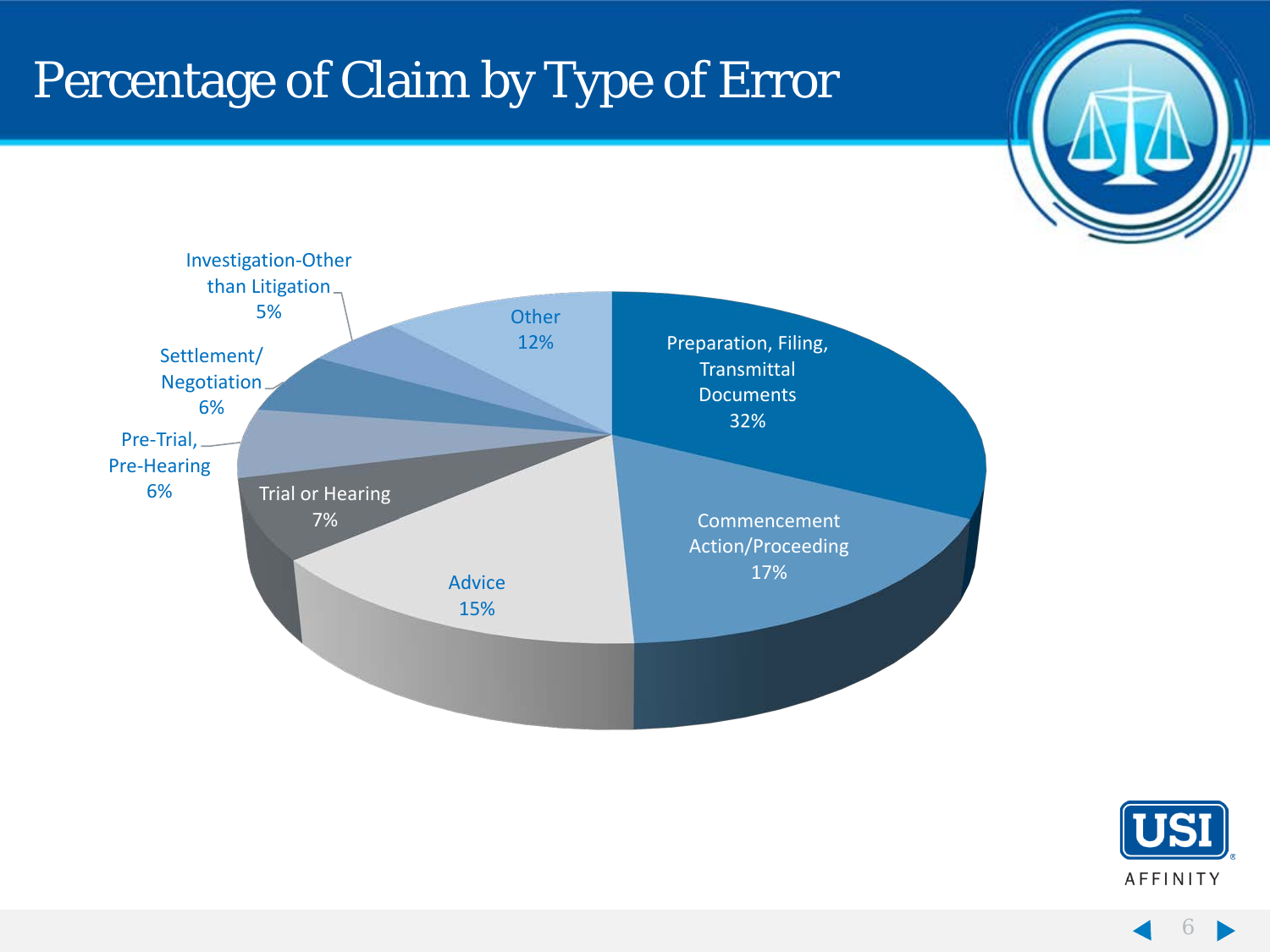# Percentage of Claim by Type of Alleged Error





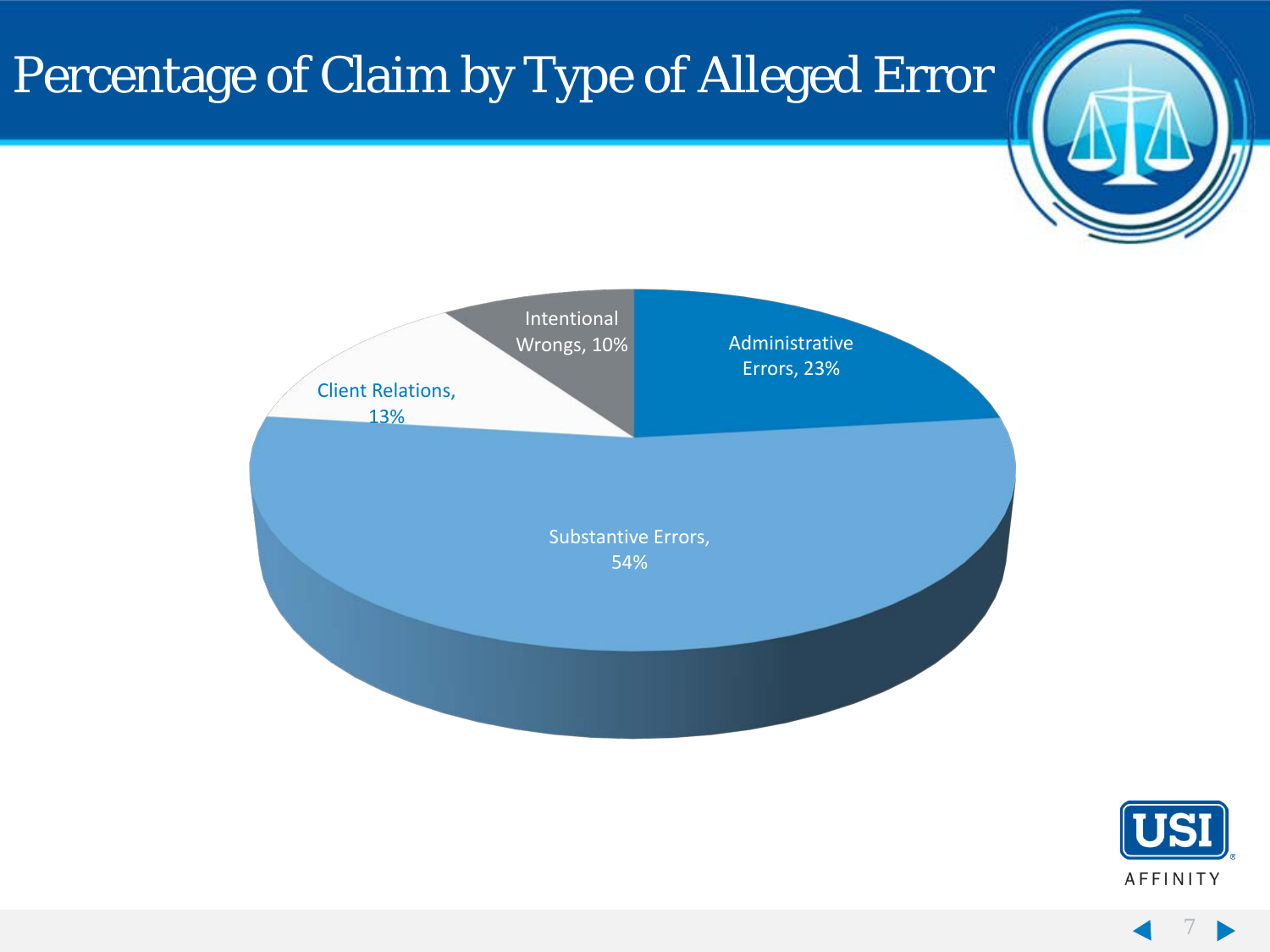### Claims Made vs. Occurrence Policy <sup>8</sup>



 An LPL policy generally provides coverage for demands made upon the policyholder for damages brought forth during the policy period resulting from an error or omission within the firms covered prior acts date.

 An "occurrence" policy (such as a homeowner's policy) normally insures an unexpected event within the policy period that result in bodily injury or property damage.

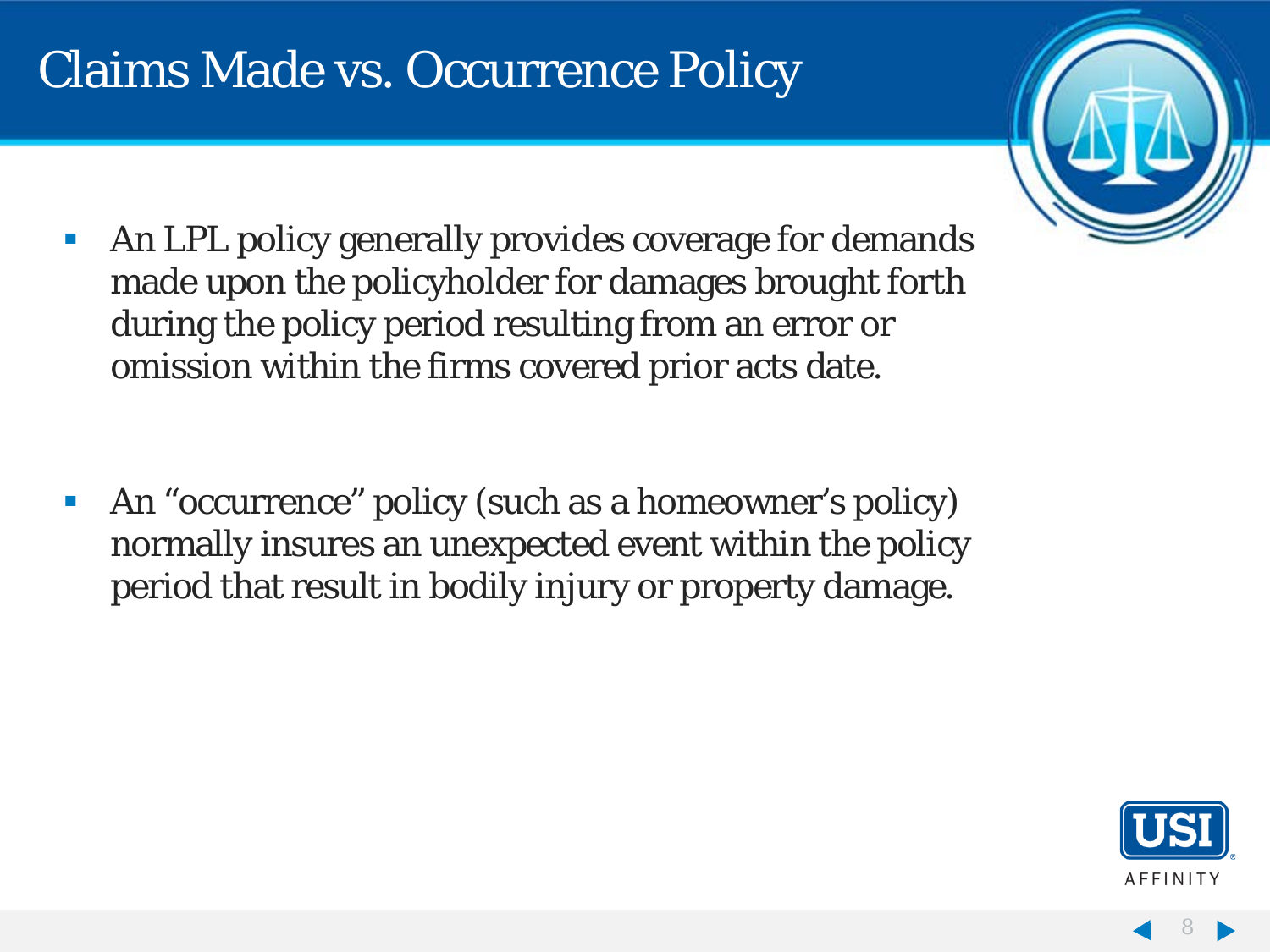### What is Covered?

- **Professional Services** 
	- Title Agent
	- Notary Public
	- Activities as an Officer or Director
	- Author or Presenter
	- Investment Advice
- **Supplementary Coverages** 
	- Disciplinary Proceedings
	- Subpoena
	- Loss of Earning
	- Public Relations Expense
	- Breach Notification Expense



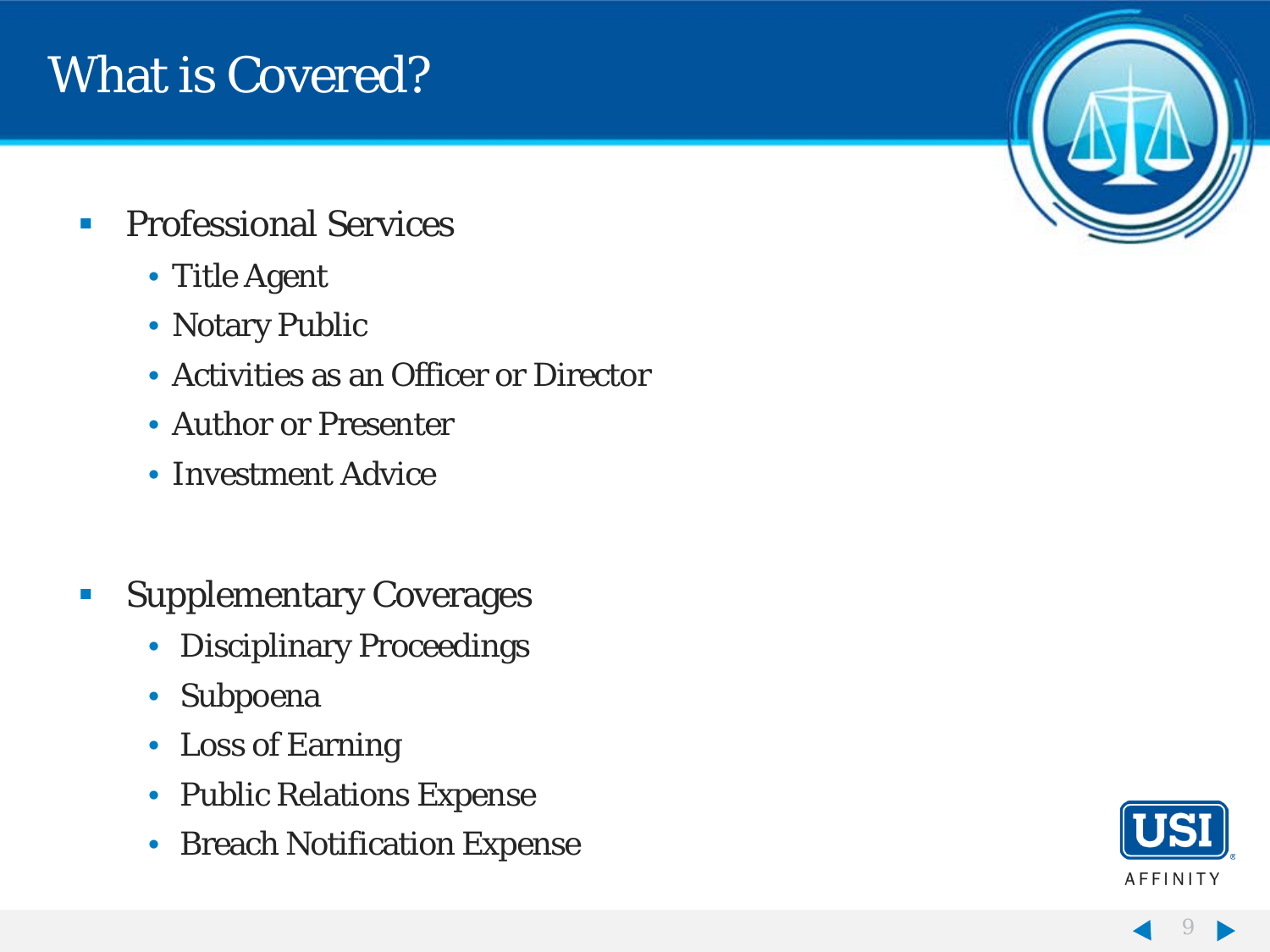### Who is Insured?

- **The Named Insured**
- **IS coverage provided to:** 
	- Shareholders or partners?
	- Employees?
	- Former employees?
	- "Of Counsel" lawyers?
	- Independent contractors?
	- The estate/heirs/executors/administrators of an insured?



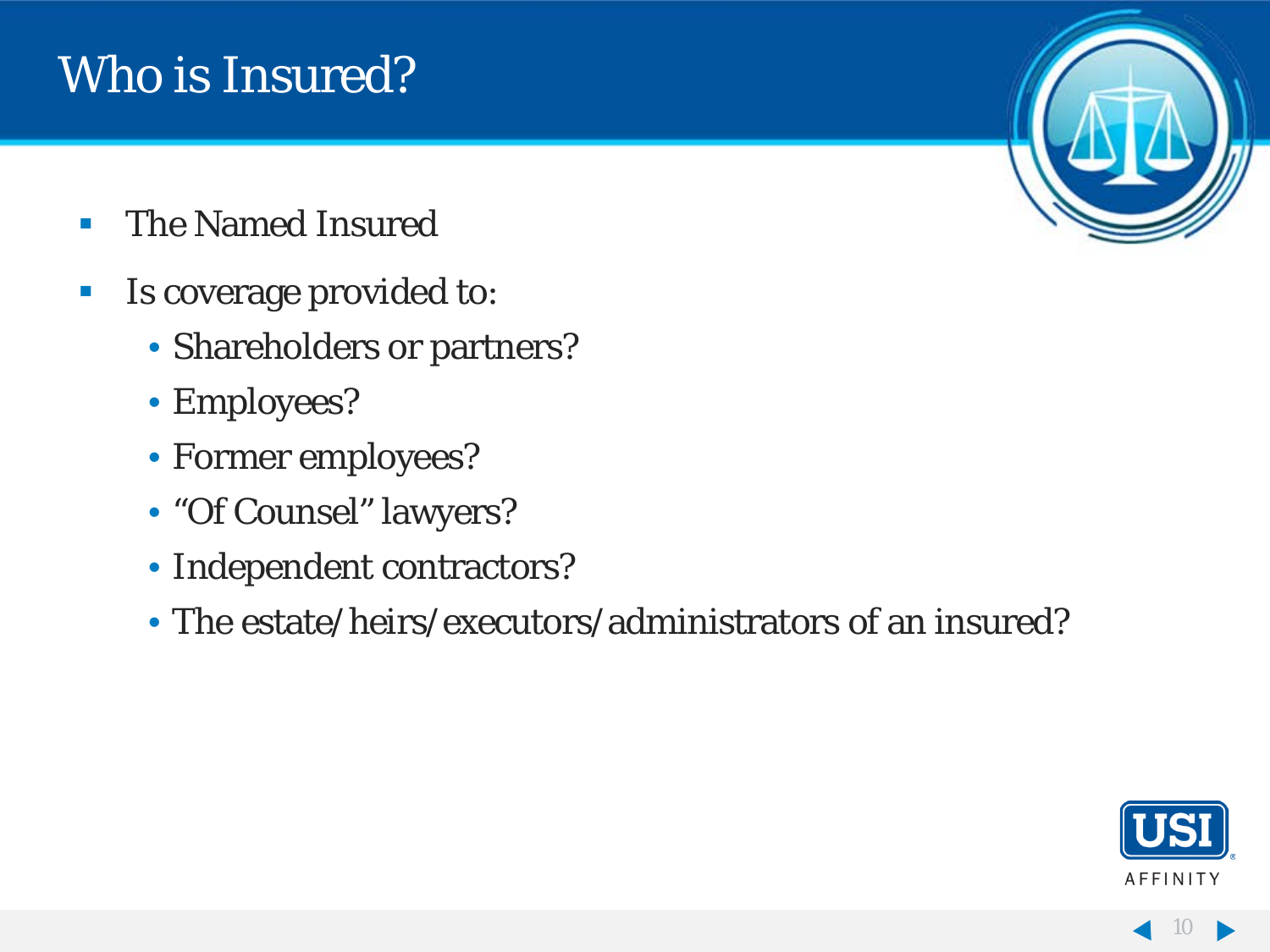### **Common Exclusions**

### **Intentional Acts**

- Dishonesty
- Fraudulent or Criminal Acts
- **Bodily Injury / Property Damage**
- **Insured vs. Insured** 
	- Unless Attorney Client relationship exists and professional services are being rendered.
- **Owned Equity** 
	- Normally greater than 10%-15%



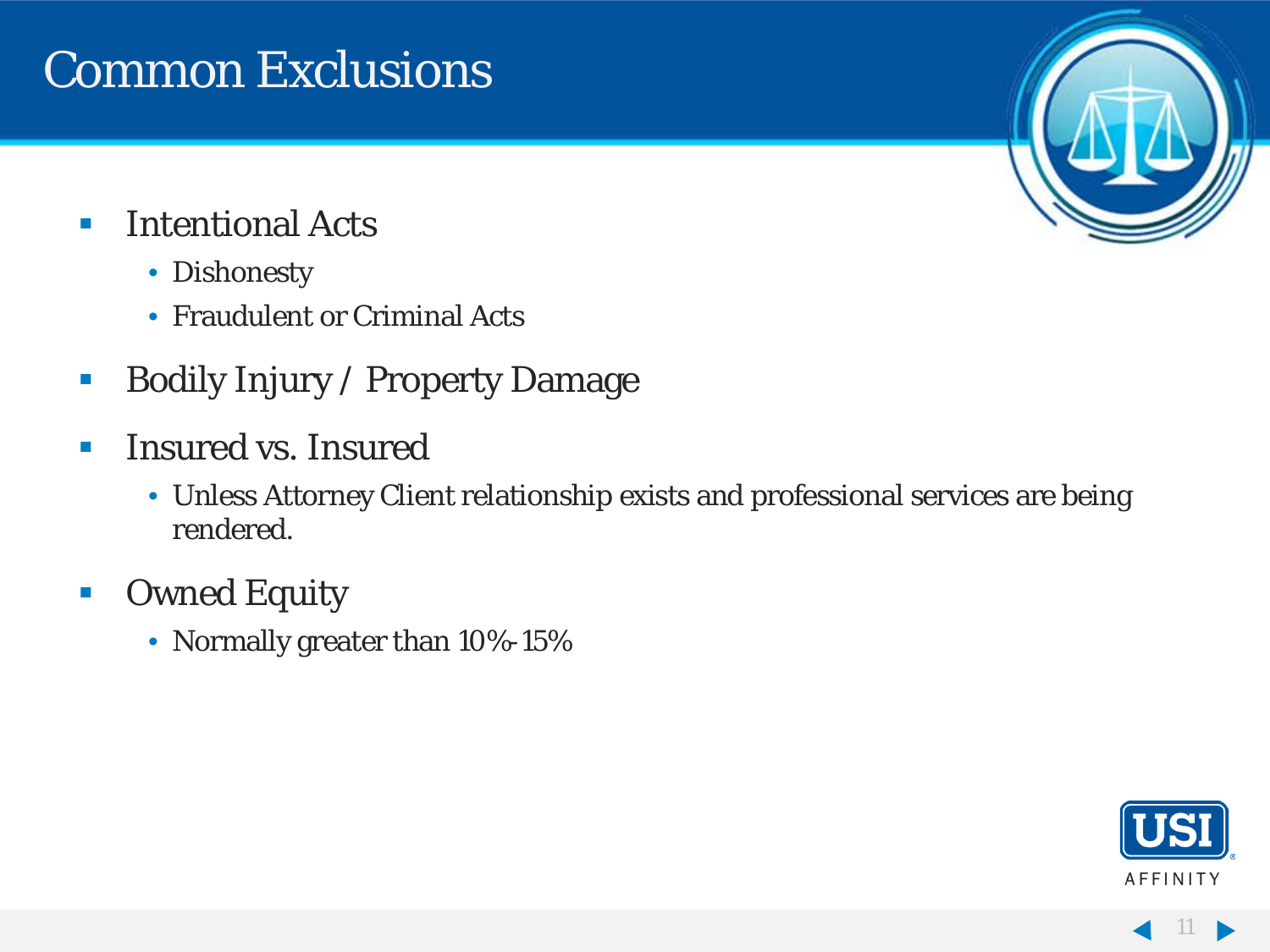### Are all insurance policies the same?



- **Deductible Options (Per Claim vs. Aggregate)**
- Expense Allowances (Inside Limits vs. Outside Limits)
- **Definition of Professional Services**
- **Exclusions**
- **Supplementary Coverages**

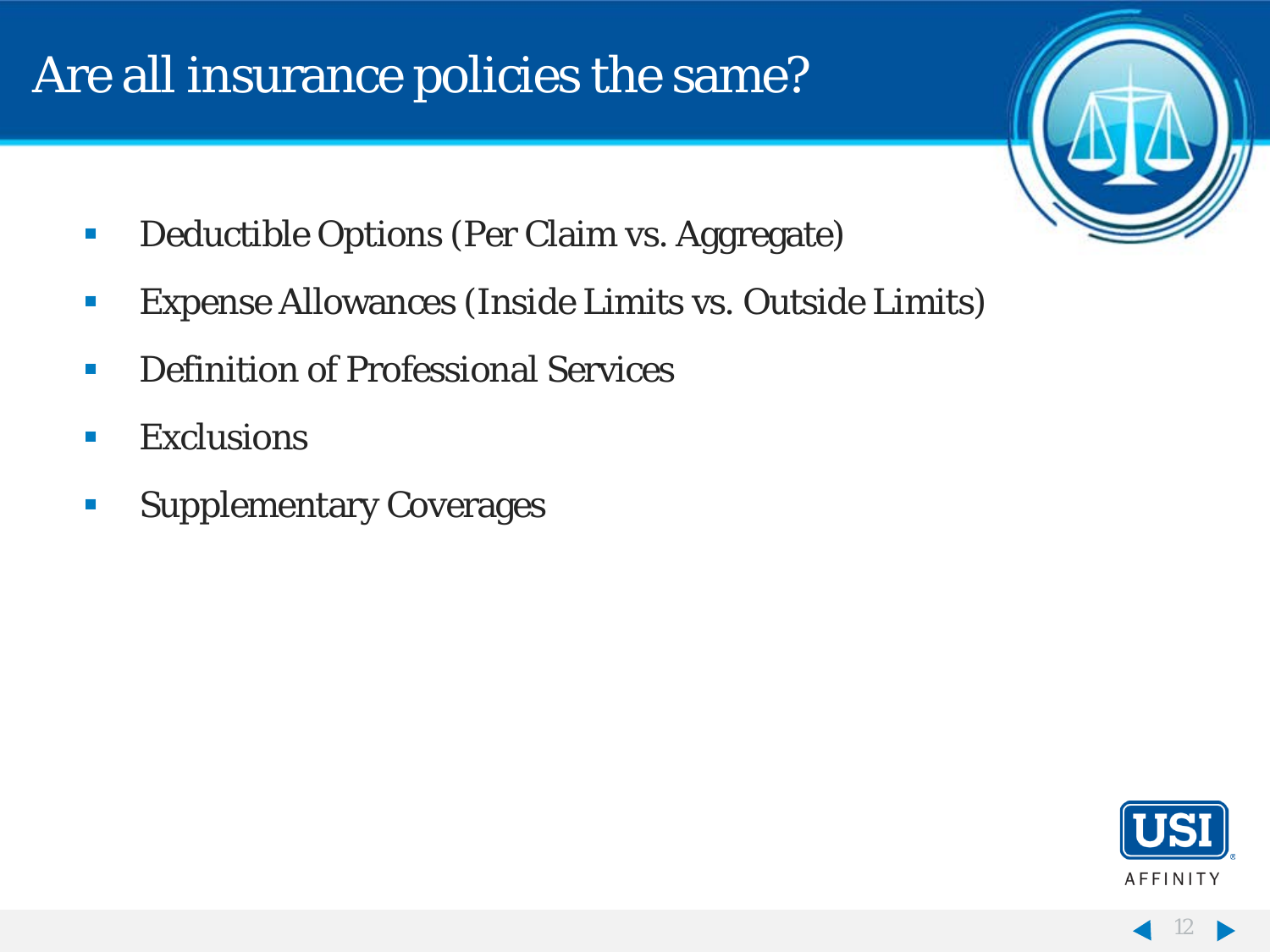### Prior Acts Coverage

- **E** "Retroactive Date"
- **The date continuous coverage was first obtained**
- **Claims triggered before this date are not covered**
- **Changing Carriers**



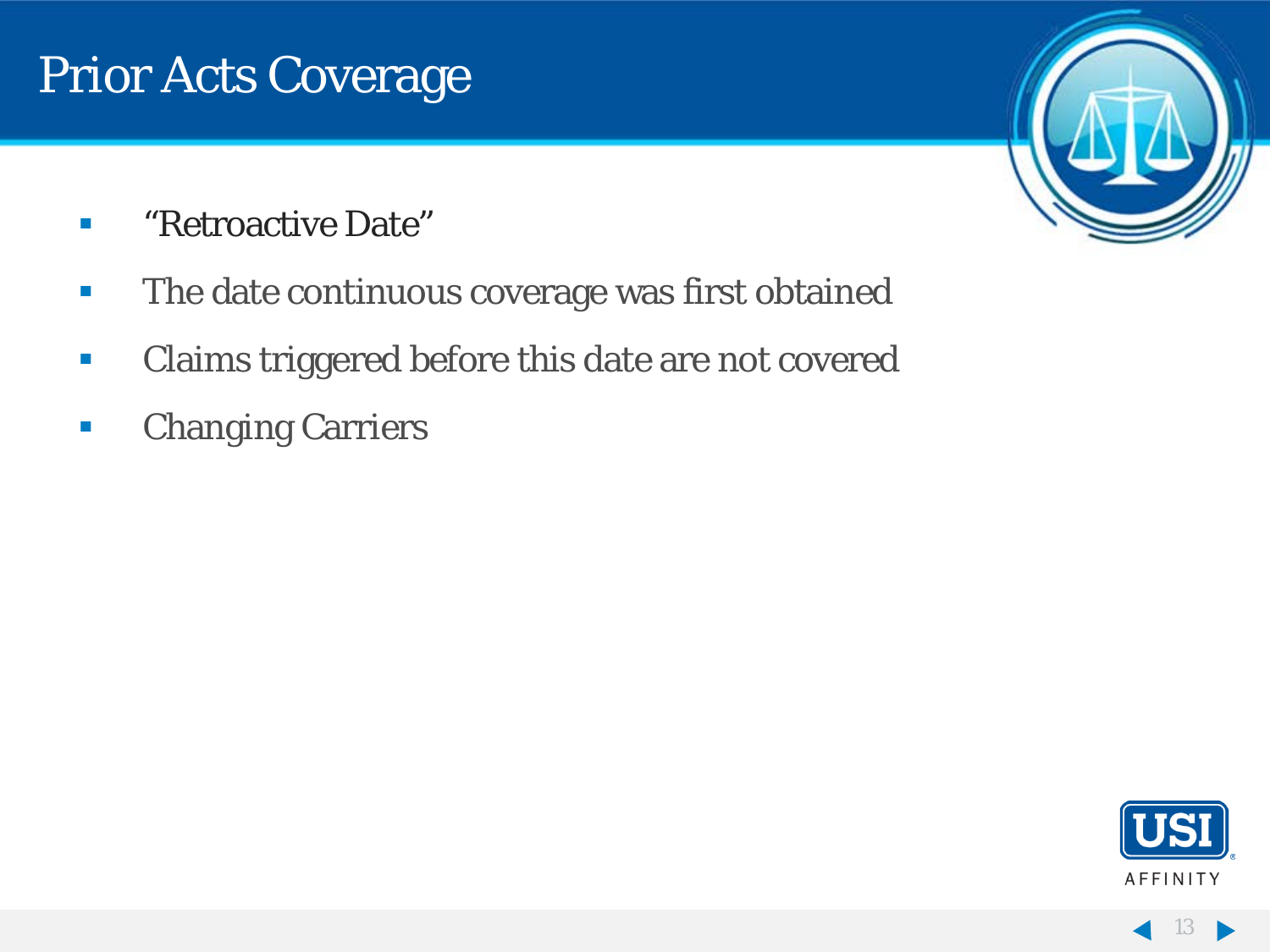### **Extended Reporting Periods**

- **ECRP** or Tail Coverage"
- Available for attorneys who retire from the practice of law
- **Provides coverage for claims arising from conduct within the** policy period which would otherwise be covered by the policy but the claim is first made during the extended reporting period.
- Claim must have occurred while policy was in force.

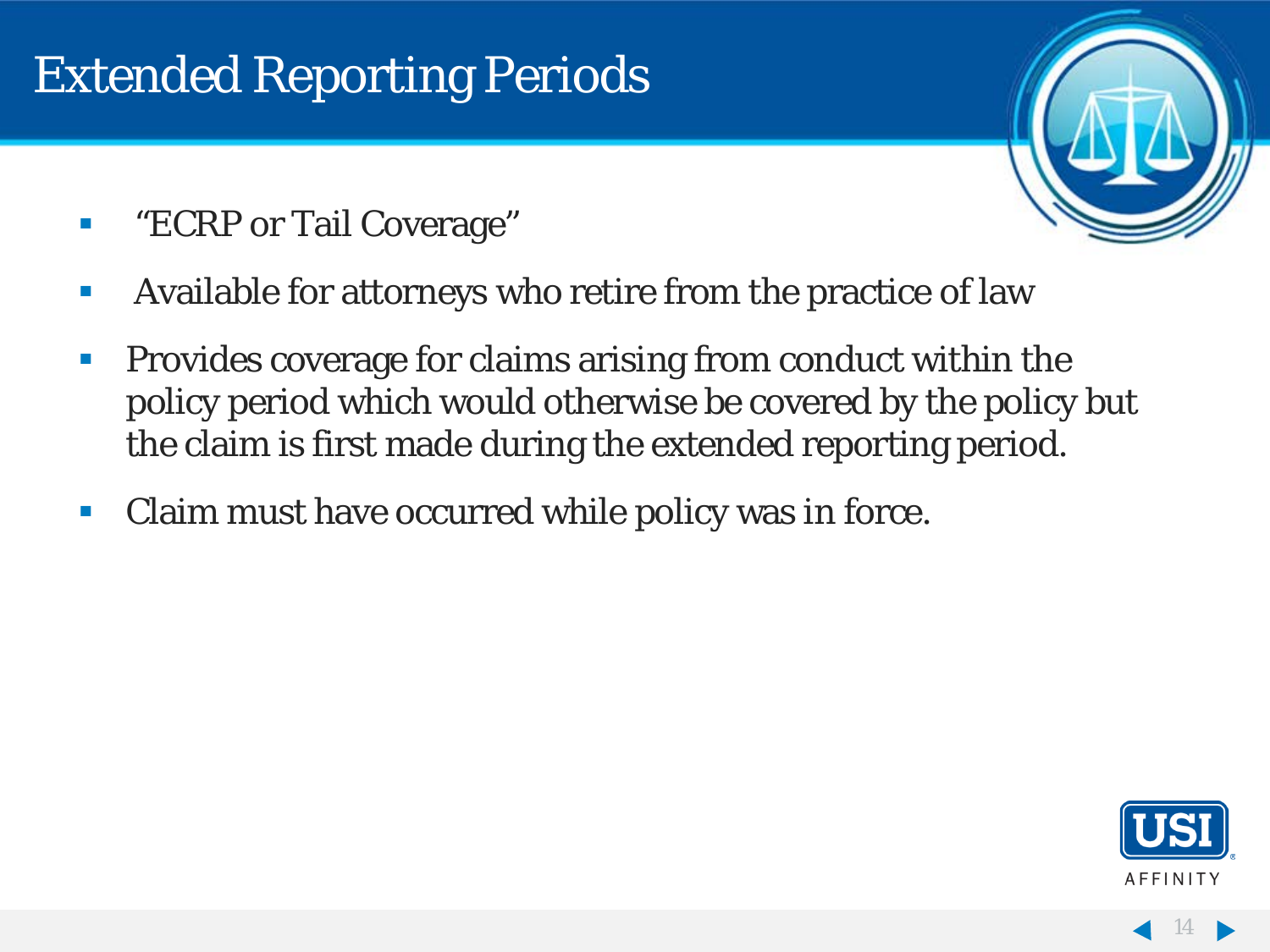## Proper and timely notice

- **Report incidents or situations to your carrier immediately**
- **Provide written notice of claim**
- **These circumstances may be considered a claim:** 
	- A demand is received for money or services
	- Service of suit
	- Institution of alternative dispute resolution or arbitration proceedings
	- Disciplinary action is threatened or filed
	- Notice received by any insured that is the intention of a person or entity to hold the insured responsible for the consequences of an alleged wrongful act
	- Any request to waive a statute of limitations

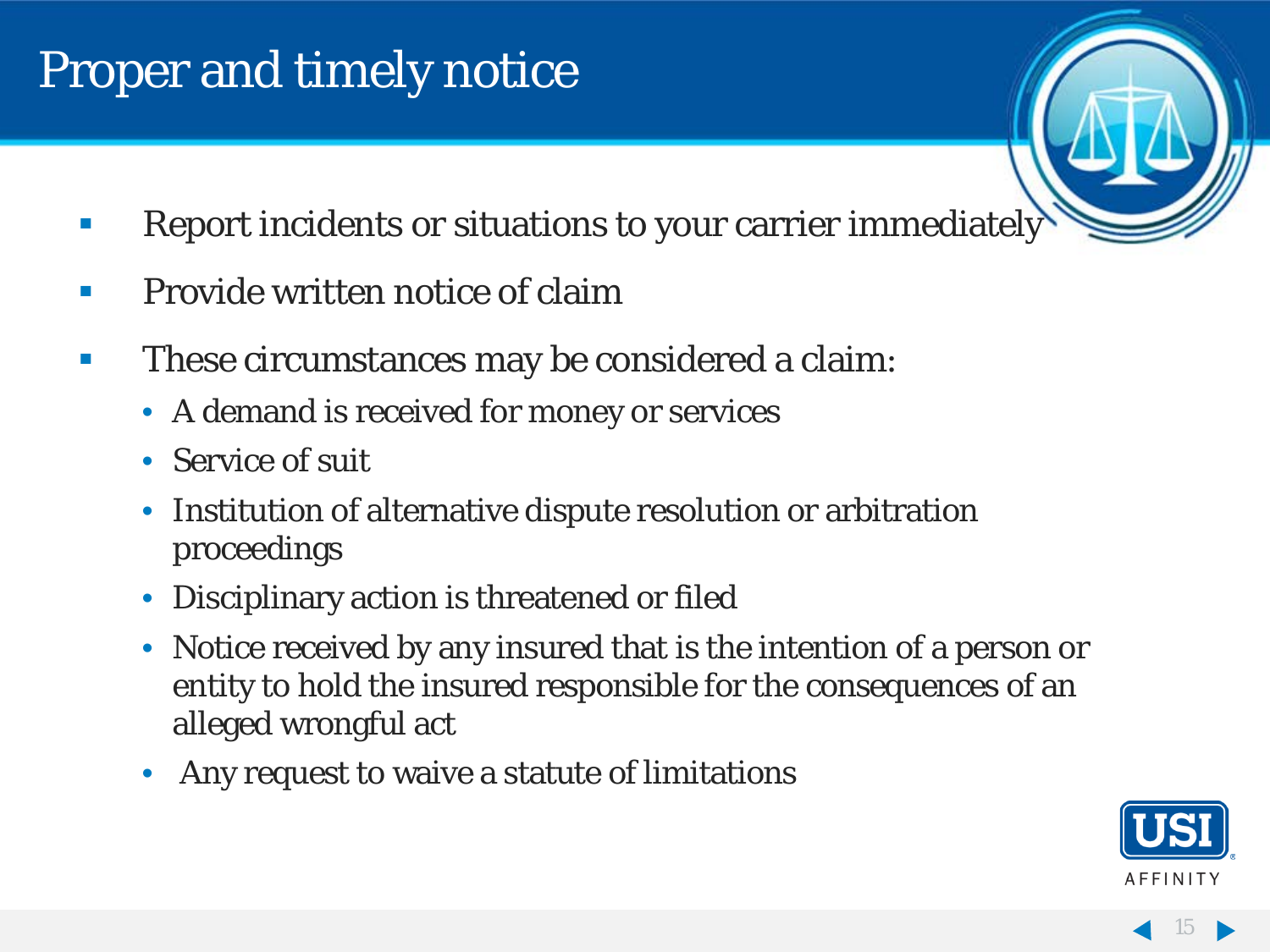## What is appropriate coverage?

- 
- **The dollar value of transactions or cases you work on**
- **The cost of defending a claim**
- **The value of assets you want to protect**
- **Potential billable hours lost**

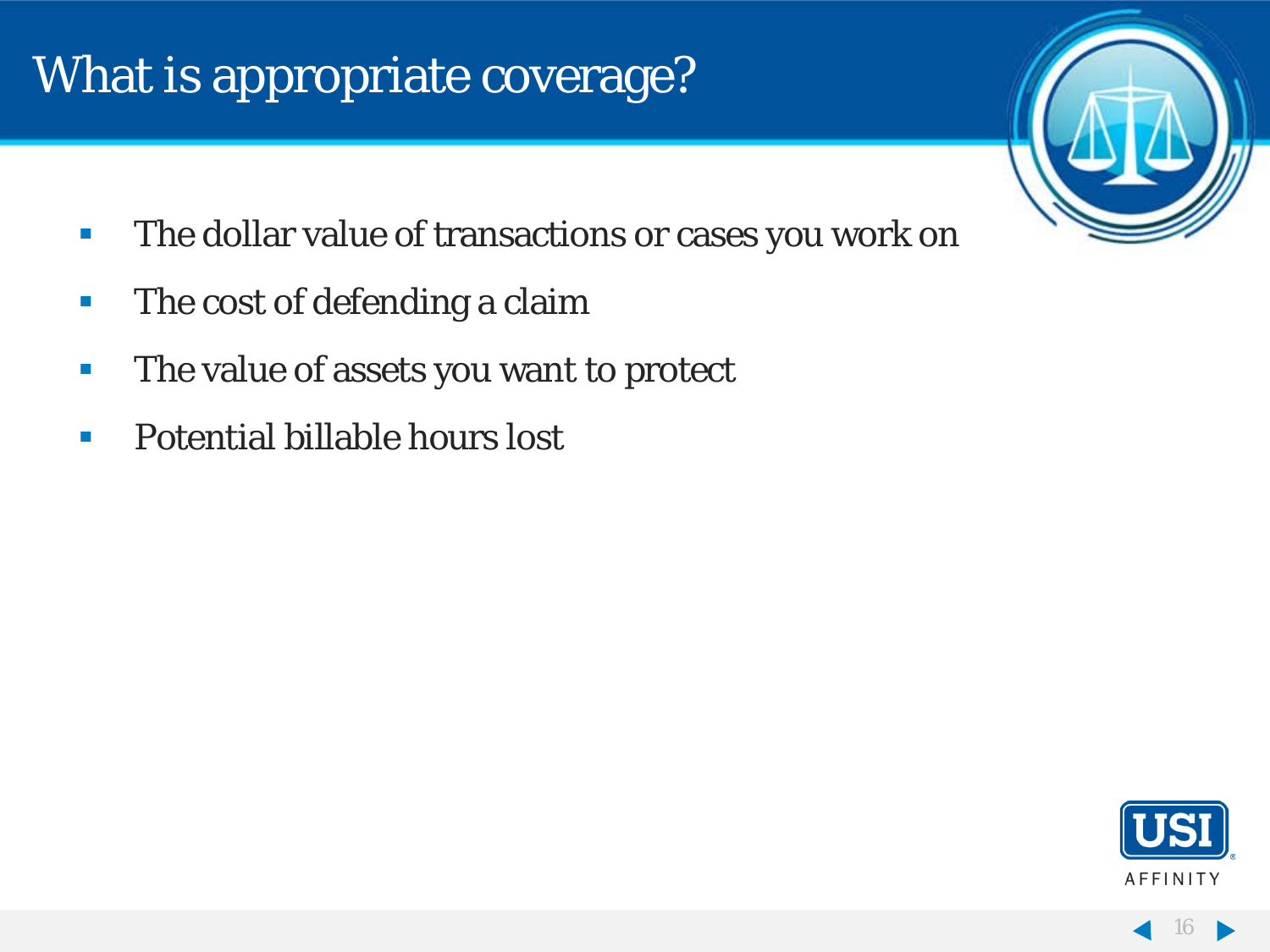## What can cause premiums to be high?

- Step Rating
- **Area of Practice**
- **Dabbling**
- **Geographic Location**
- **Attorney to Staff Ratios**
- **Retainer Agreements** 
	- Engagement Letters
	- Disengagement Letters
	- No engagement Letters
- **Docket Systems**
- Fee Suits



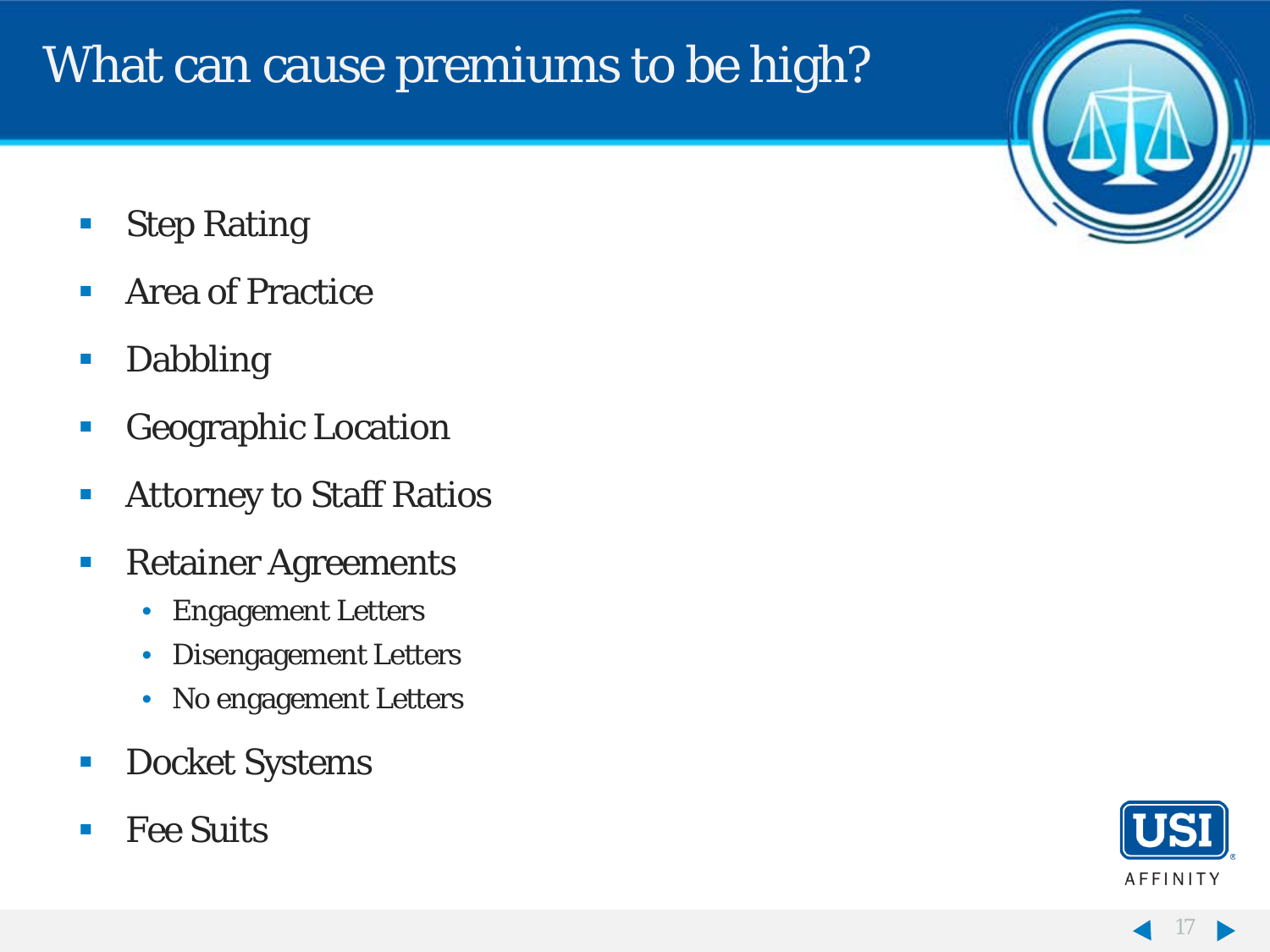# The Insurance Application

### The parts of an application:

- **About the Firm**
- **Firm Coverage Information**
- **Attorney Information**
- **E** Areas of Practice
- **Firm Operations & Management**
- **Claim/Incident / Disciplinary Information**
- **Requested Coverage**



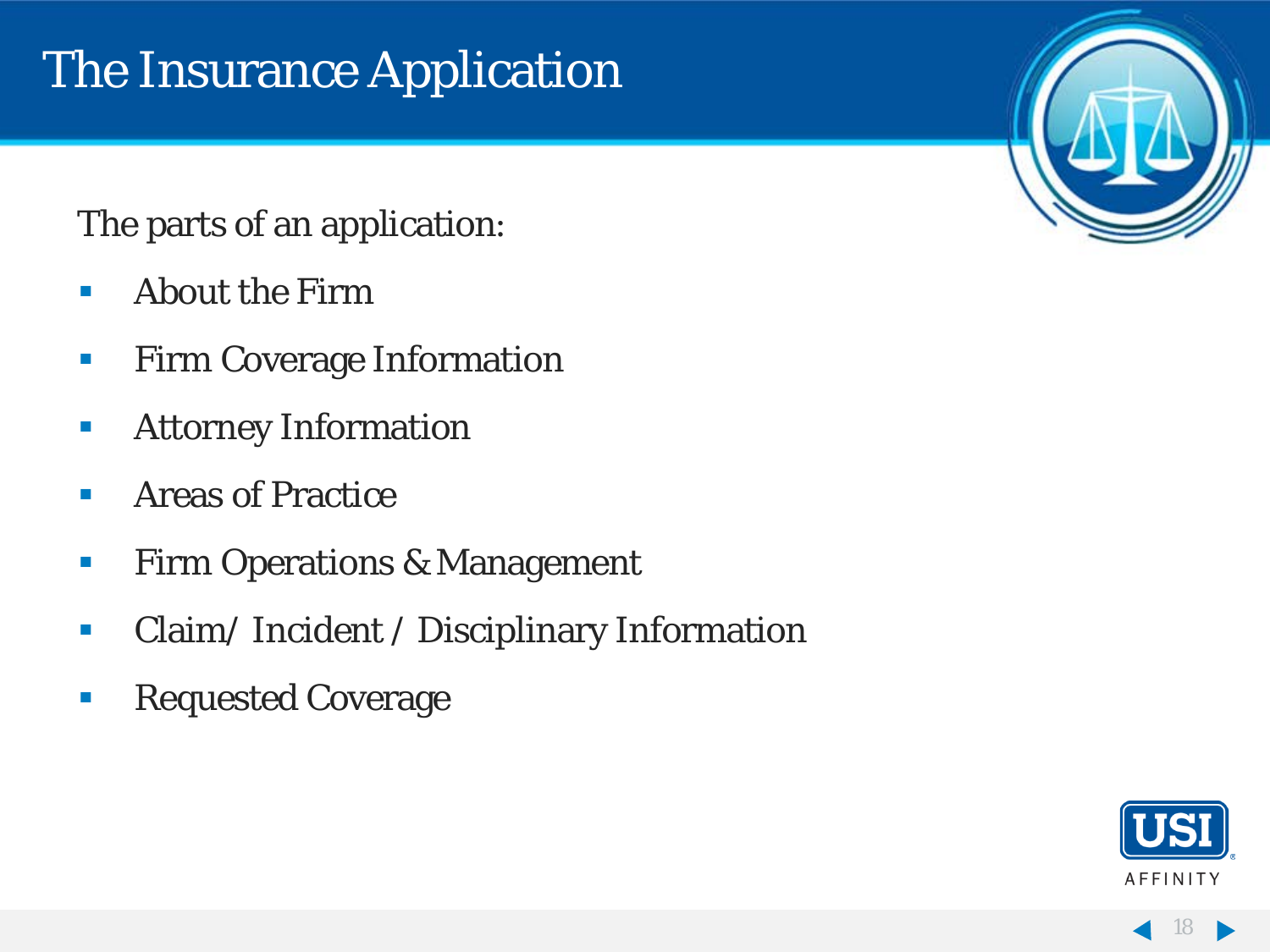### **Common Mistakes on an Application**

- **Area of Practice Grid**
- **Website Information**
- **Attorney Information**
- **Missing Supplements**
- **Letterhead**



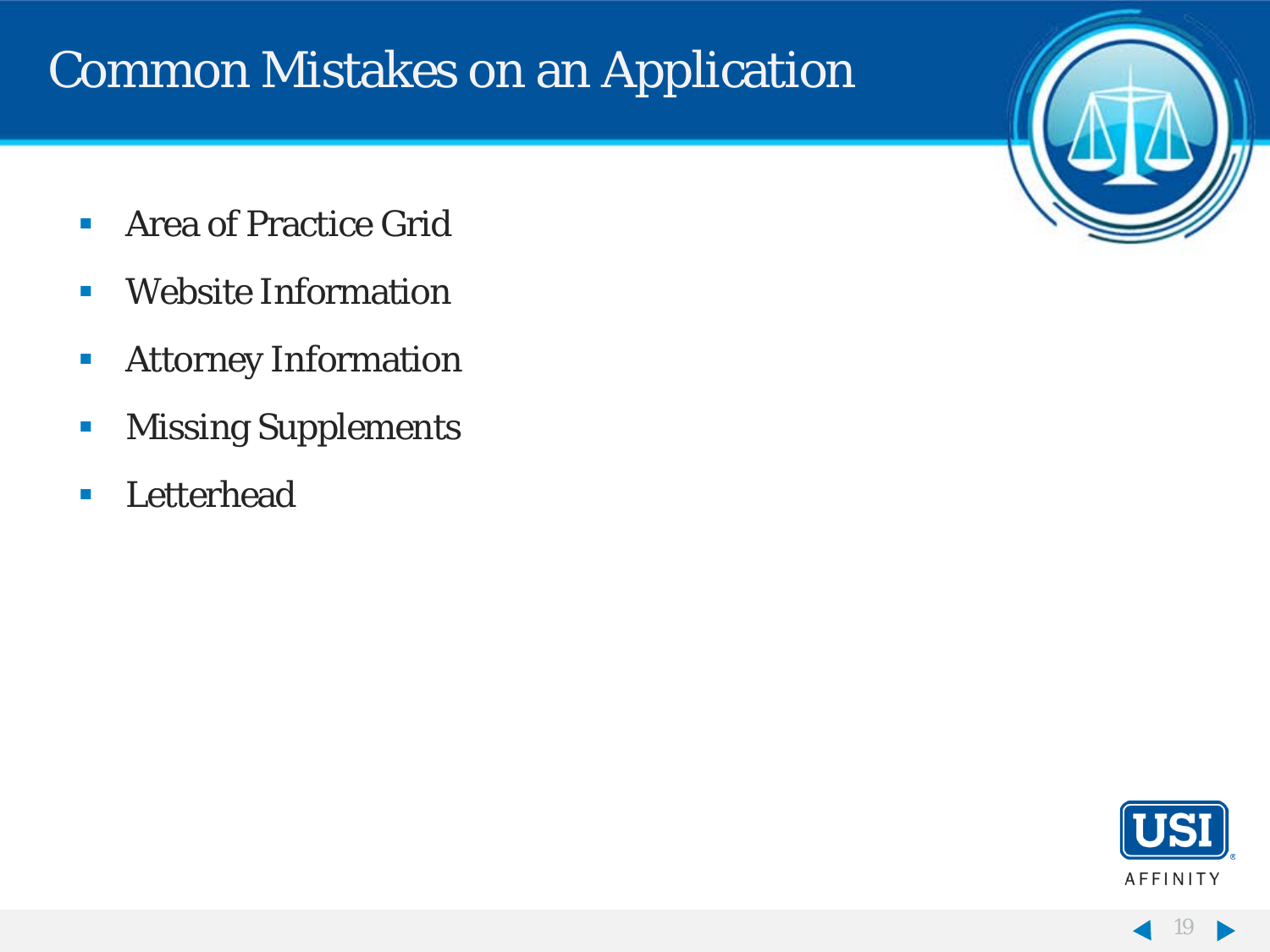### What should I look for when selecting a Liability Carrier?

- **Experience**
- **AM Best Rating**
- **Claims Handling**
- **Panel Counsel**
- **Distribution**
- **Risk Management Services** 
	- Website
	- Claims Hotline
	- CLE
	- Newsletter & Email Alerts



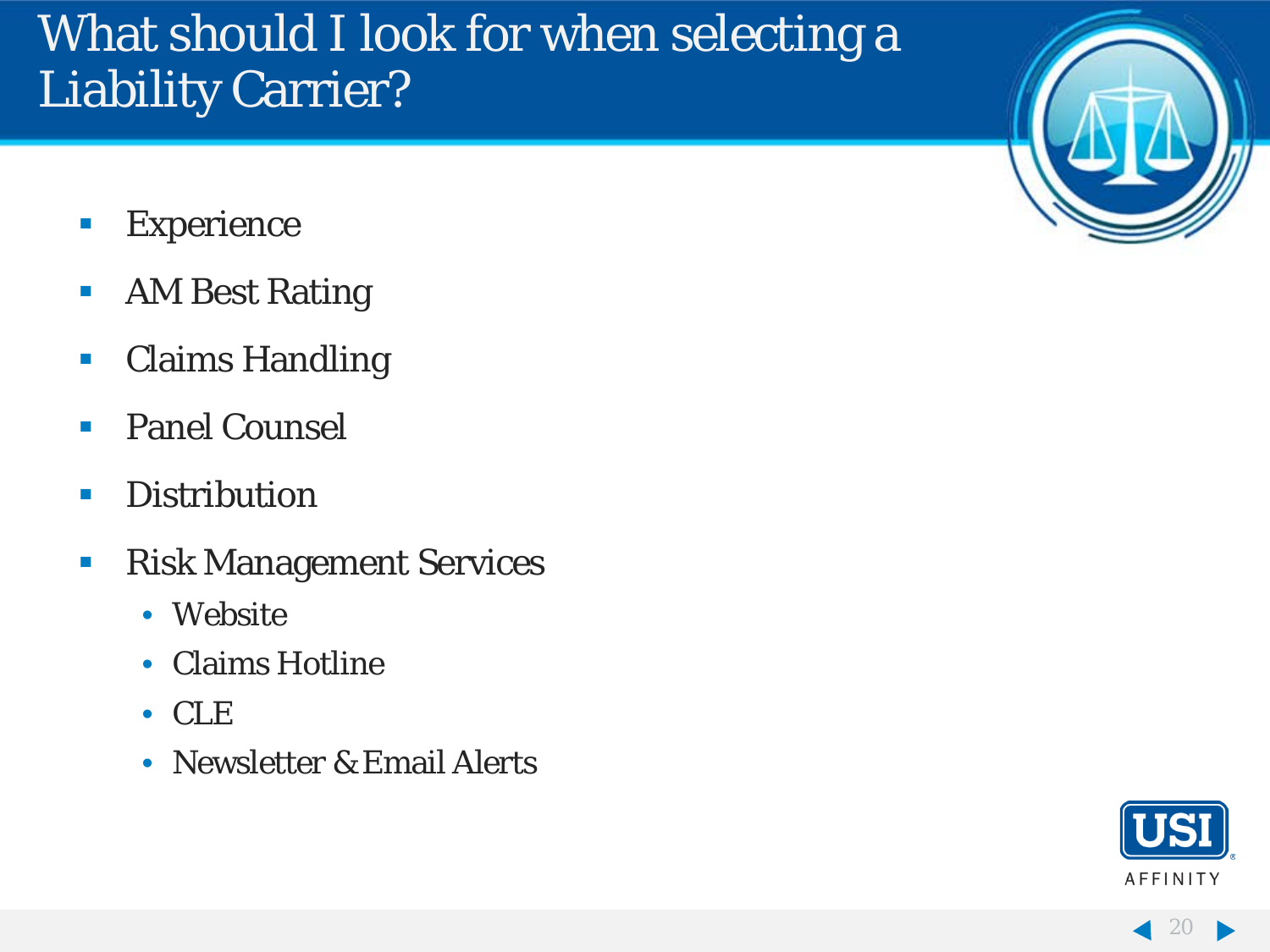### **Important Policy Features**

### **Policy Features**

- Consent to settle Provision
- Liberalization Clause
- Extending Reporting Period Options
- Broad definition of legal services
- Limited Exclusions

### **Fig. 5 Supplementary Coverages**

- Disciplinary Proceedings
- Subpoena
- Loss of Earnings
- Network Risk Coverage
	- $\blacksquare$  1st Party
	- 3rd Party



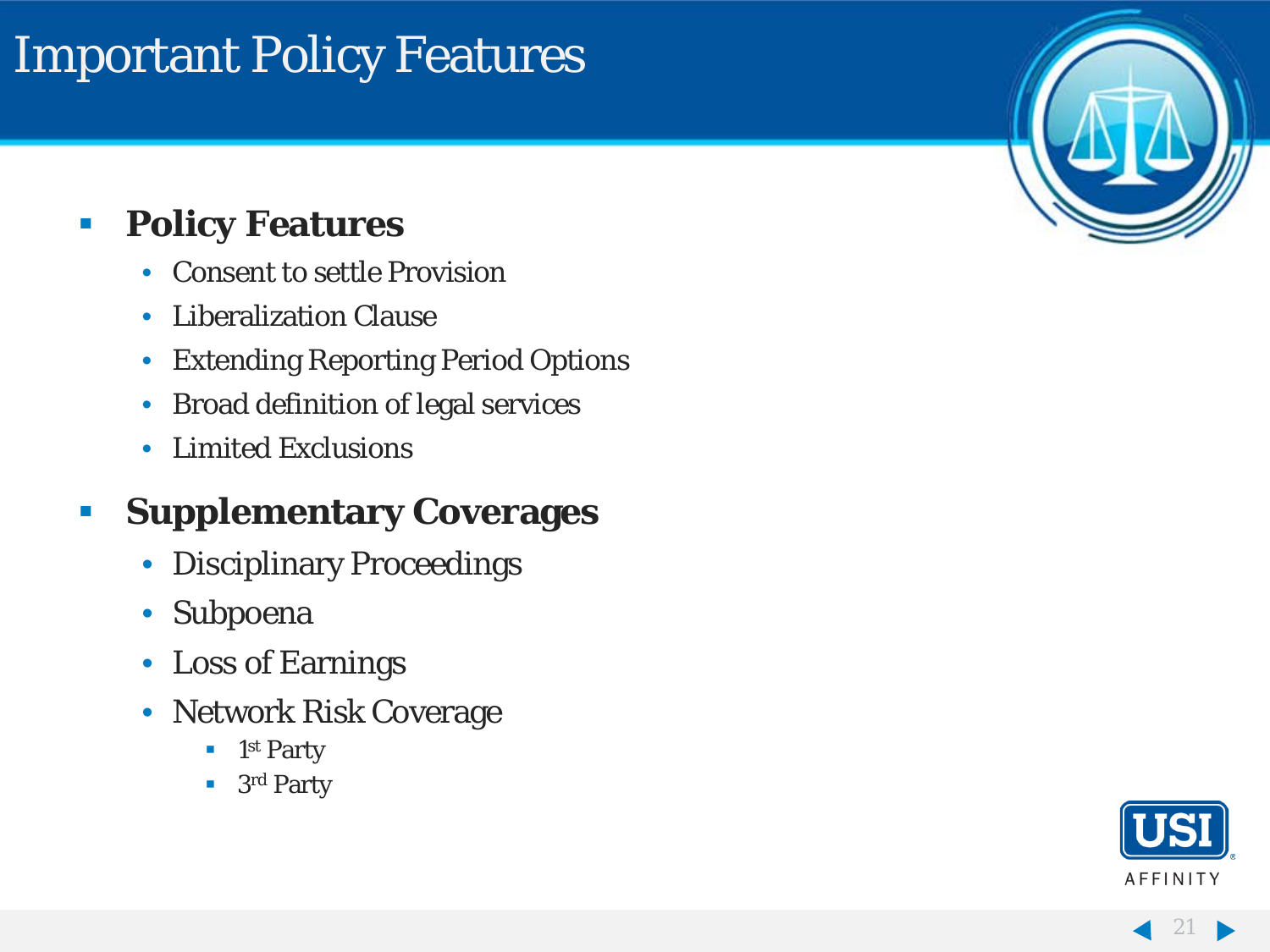### What to consider when selecting a broker

- **Experience with Lawyers** 
	- Benchmarking
	- Claims knowledge
	- Advocacy
- **Endorsements**
- Client Base
- **Distribution**
- **E** Customer Service
- **Full Service**



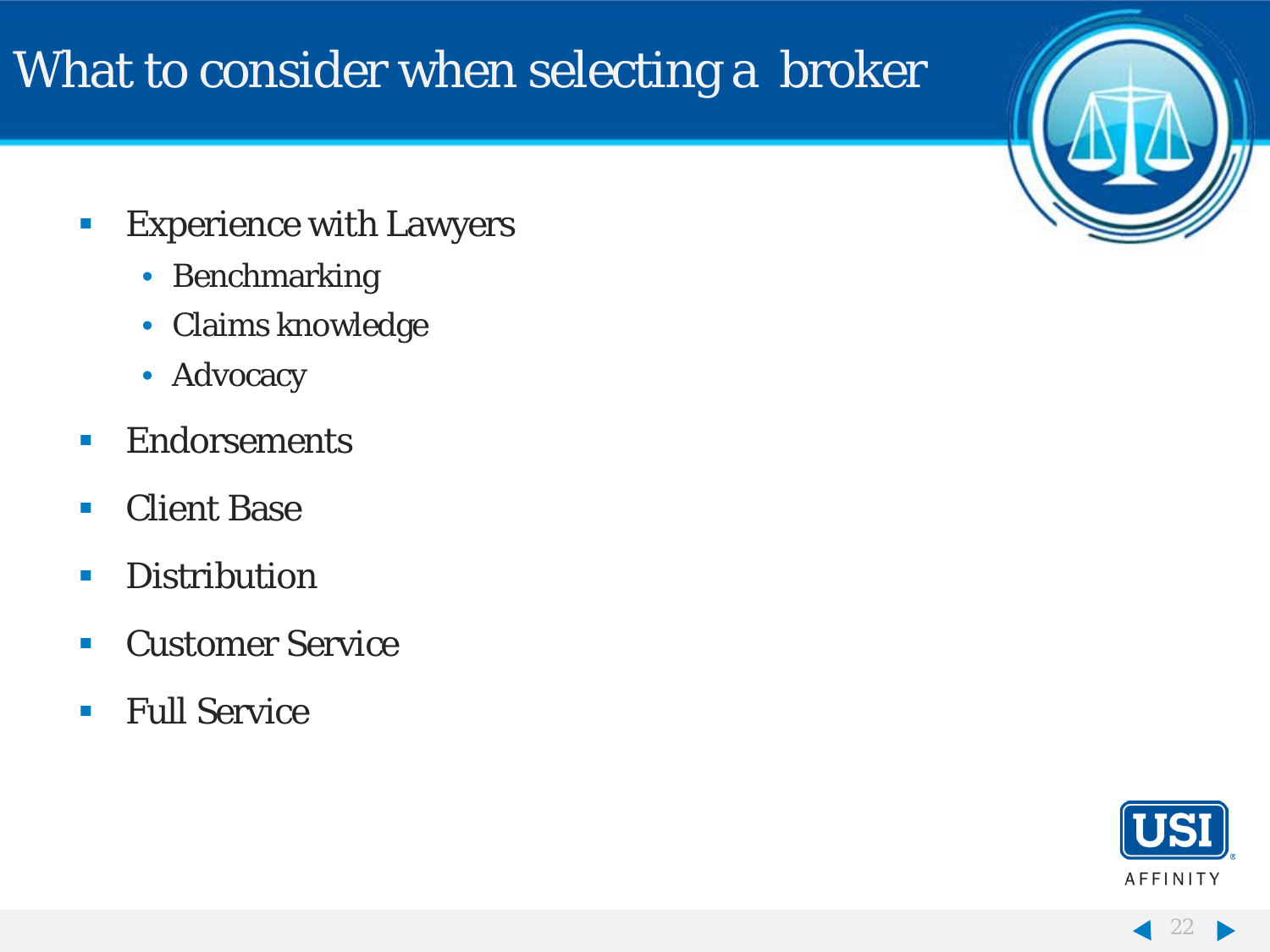# Cyber Liability – Gaps in Coverage



|                                          | <b>Property</b> | <b>General</b> | <b>Crime/Bond</b> | <b>K&amp;R</b> | E&O | Cyber /        |
|------------------------------------------|-----------------|----------------|-------------------|----------------|-----|----------------|
|                                          |                 | Liability      |                   |                |     | <b>Privacy</b> |
| <b>1st Party Privacy / Network Risks</b> |                 |                |                   |                |     |                |
| Physical Damage to Data                  |                 |                |                   |                |     |                |
| Virus/Hacker Damage to Data              |                 |                |                   |                |     |                |
| Denial of Service attack                 |                 |                |                   |                |     |                |
| <b>B.I. Loss from Security Event</b>     |                 |                |                   |                |     |                |
| <b>Extortion or Threat</b>               |                 |                |                   |                |     |                |
| Employee Sabatoge                        |                 |                |                   |                |     |                |
| <b>3rd Party Privacy/Network Risks</b>   |                 |                |                   |                |     |                |
| Theft/Disclosure of private Info         |                 |                |                   |                |     |                |
| Confidential Corporate Breach            |                 |                |                   |                |     |                |
| Technology E&O                           |                 |                |                   |                |     |                |
| Media Liability (electronic content)     |                 |                |                   |                |     |                |
| <b>Privacy Breach Expense</b>            |                 |                |                   |                |     |                |
| Damage to 3rd Party's Data               |                 |                |                   |                |     |                |
| Regulatory Privacy Defense/Fines         |                 |                |                   |                |     |                |
| Virus/ Malicious Code Transmission       |                 |                |                   |                |     |                |

| Coverage Provided: |  |
|--------------------|--|
| Limited Coverage:  |  |
| No Coverage:       |  |

### **Traditional Insurance Gaps to name a few:**

- Theft or disclosure of Third Party Information GL
- Security & Privacy "intentional act" exclusion GL
- Data is not tangible Property GL, Prop. and Crime
- Bi/PD Triggers GL
- Value of Data if corrupted, destroyed or disclosed Prop & GL
- Contingent Risks from external hosting, etc .
- Commercial Crime policies require "intent" and only cover "money securities and other Tangible Property"
- Territorial Restrictions
- Sublimits or long waiting periods applicable to any virus coverage available – Prop.

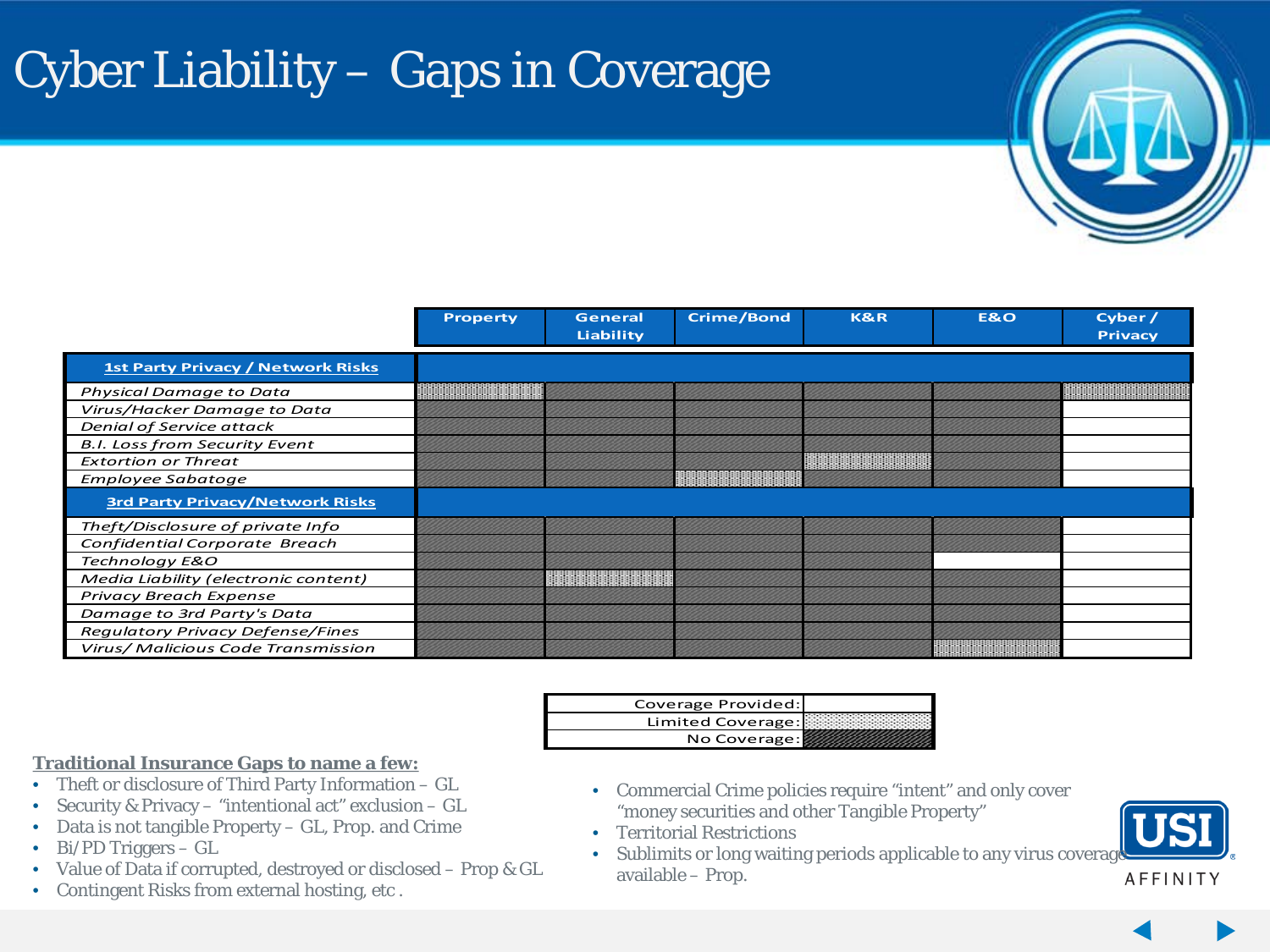### What does Cyber insurance cover?



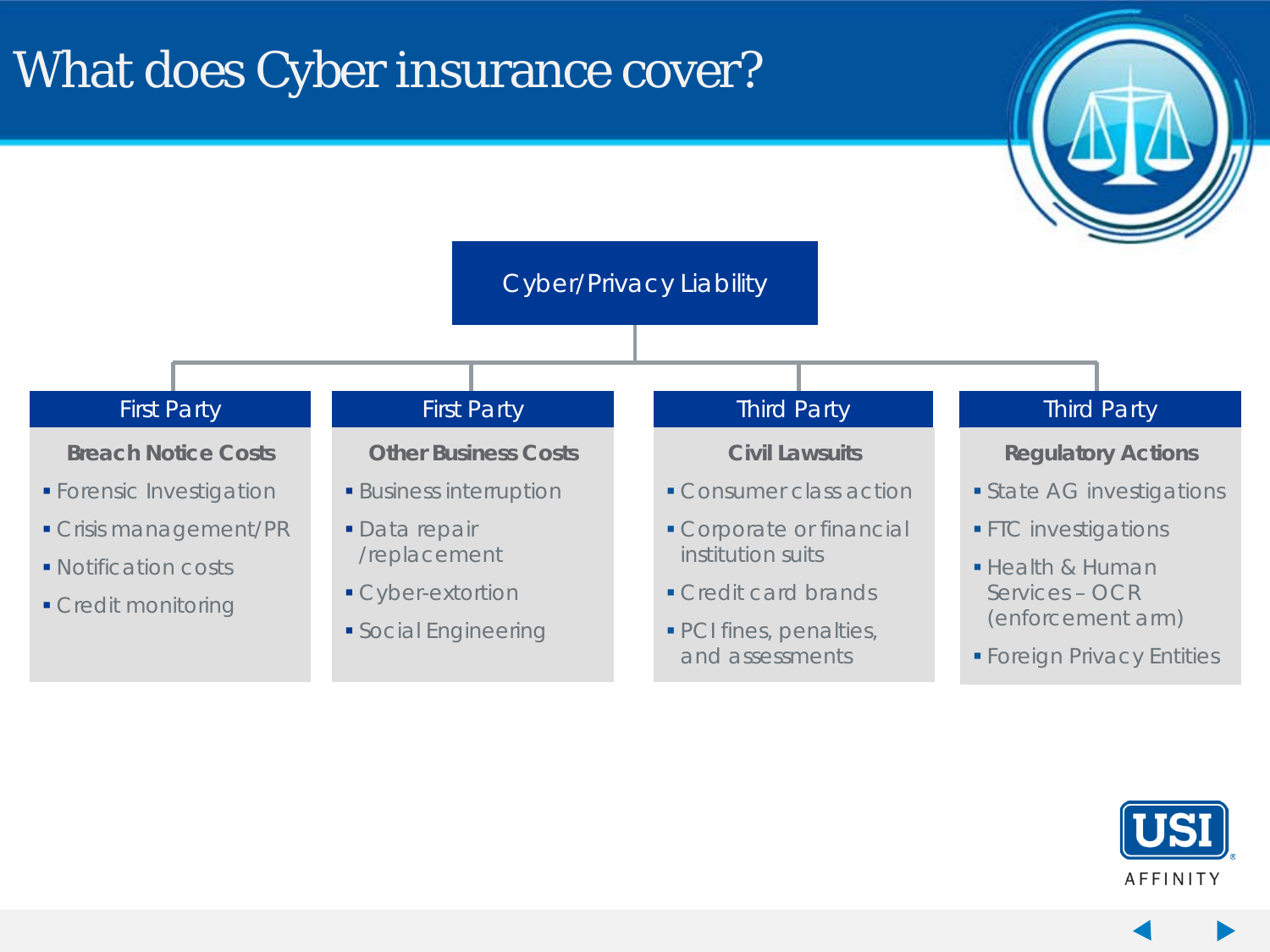### Questions…….